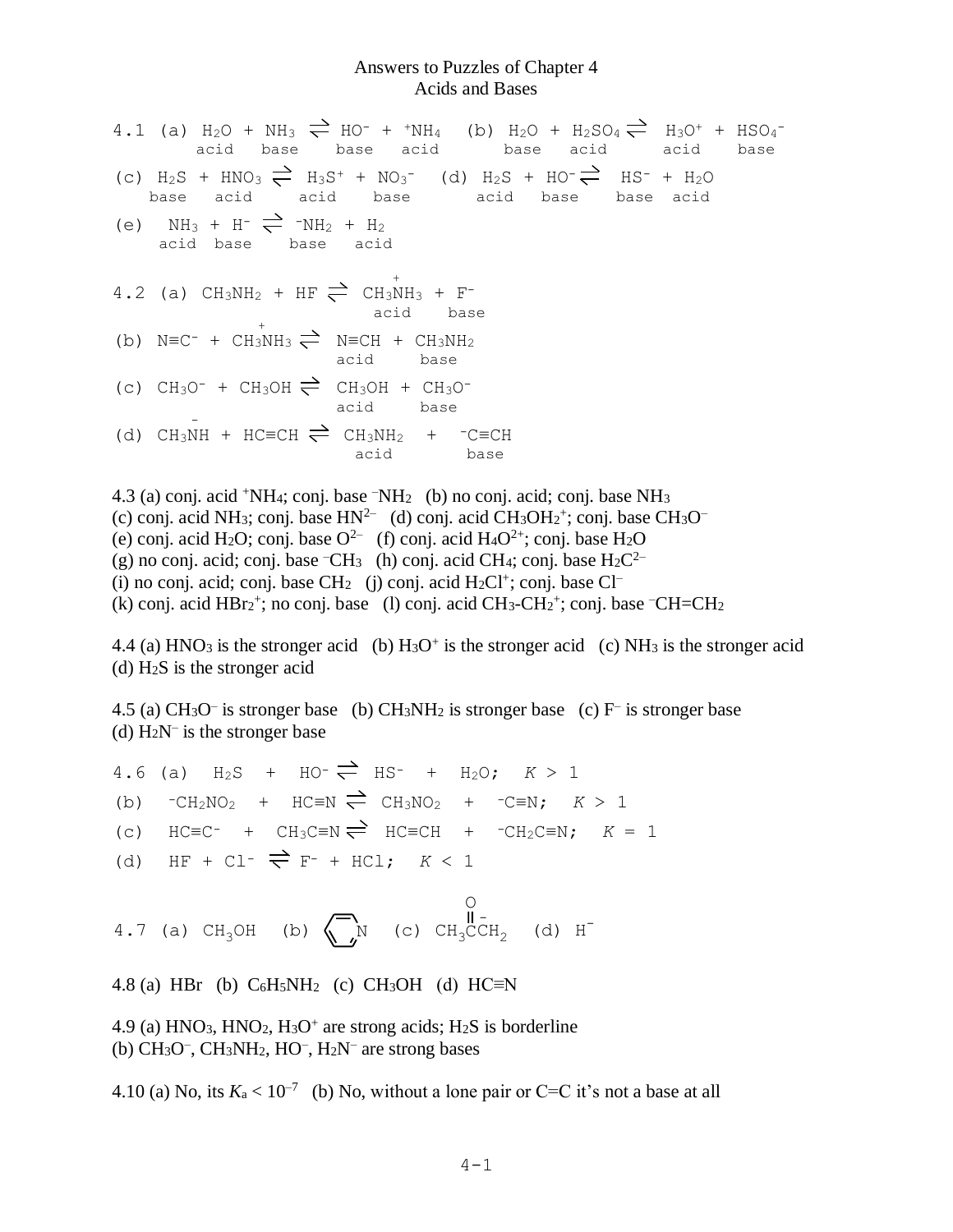$4.11$  (a)  $H_2O + H_2SO_4$  Lewis base Lewis acid (b)  $HO^-$  +  $CH_3CH_2-Cl$  --> Lewis base Lewis acid (c)  $Br_2 + CH_2=CH_2 \longrightarrow$  Lewis acid Lewis base (d)  $-C\equiv N + CH_3CH=O \longrightarrow$  Lewis base Lewis acid 4.12 (a)  $CH_2=CH_2$  +  $HBr$   $\longrightarrow$   $+CH_2-CH_3$  +  $Br^-$  Lewis base Lewis acid - + (b)  $BF_3$  +  $NH_3$  -->  $F_3B-NH_3$  Lewis acid Lewis base <sup>+</sup> HOCH<sub>3</sub>  $+$   $+$ (c)  $CH_3-CH-CH_3$  +  $HOCH_3$  ->  $CH_3-CH-CH_3$  Lewis acid Lewis base <sup>+</sup> - (d)  $HSCH_3$  +  $AlCl_3$  -->  $H_3C-HS-AlCl_3$  Lewis base Lewis acid 4.13 [4.11] (a)  $H_2\ddot{\mathrm{O}}$ : +  $H_2\mathrm{SO}_4$  ->  $H_3\mathrm{O}^+$  +  $H\mathrm{SO}_4^$ nucleophile **1** electrophile (b)  $H\ddot{\mathrm{O}}$ : +  $CH_3CH_2-Cl$  -->  $CH_3CH_2-OH$  +  $Cl^ \overline{\mathbf{r}}$ .  $nucleophile$   $\overline{L}$  electrophile (c)  $Br_2 + CH_2=CH_2 \longrightarrow BrCH_2-CH_2Br$  $\overline{\mathbf{r}}$  nucleophile  $\overline{\mathbf{r}}$  nucleophile (d)  $\overline{\phantom{a}}$ :C≡N + CH<sub>3</sub>CH=O ——> nucleophile  $\overline{\mathbf{L}}$  electrophile 4.13 [4.12] (a)  $CH_2=CH_2$  + HBr  $\longrightarrow$   $~^+CH_2-CH_3$  + Brnucleophile  $I$   $L$  electrophile (b)  $BF_3 + :NH_3$  —> electrophile  $\Gamma$  nucleophile  $+$ (c)  $CH_3-CH-CH_3 + HÖCH_3 \longrightarrow$  $(c)$  $\begin{array}{ccc} \hbox{ 1 } & \multicolumn{1}{c} \end{array}$   $\begin{array}{ccc} \hbox{ 1 } & \multicolumn{1}{c} \end{array}$   $\begin{array}{ccc} \hbox{ 1 } & \multicolumn{1}{c} \end{array}$   $\begin{array}{ccc} \hbox{ 1 } & \multicolumn{1}{c} \end{array}$ (d)  $HSCH_3 + AIC1_3 \longrightarrow$ nucleophile  $\biguparrow$  $\leftarrow$  electrophile

4.14 (a)  $Be^{2+}$  is harder because Be is smaller than Mg. (b)  $Mg^{2+}$  is harder because it has more charge. (c) BF<sub>3</sub> is harder because EN F's put extra  $\delta$ + on B. (d) CH<sub>3</sub>F is harder because more EN F puts larger  $\delta$ + on C. (e) CH<sub>3</sub>COCl is harder because EN O puts larger  $\delta$ + on C.

4.15 (a) Cl<sup>-</sup> is harder because it is smaller. (b) N(CH<sub>3</sub>)<sub>3</sub> is harder because N is smaller than P.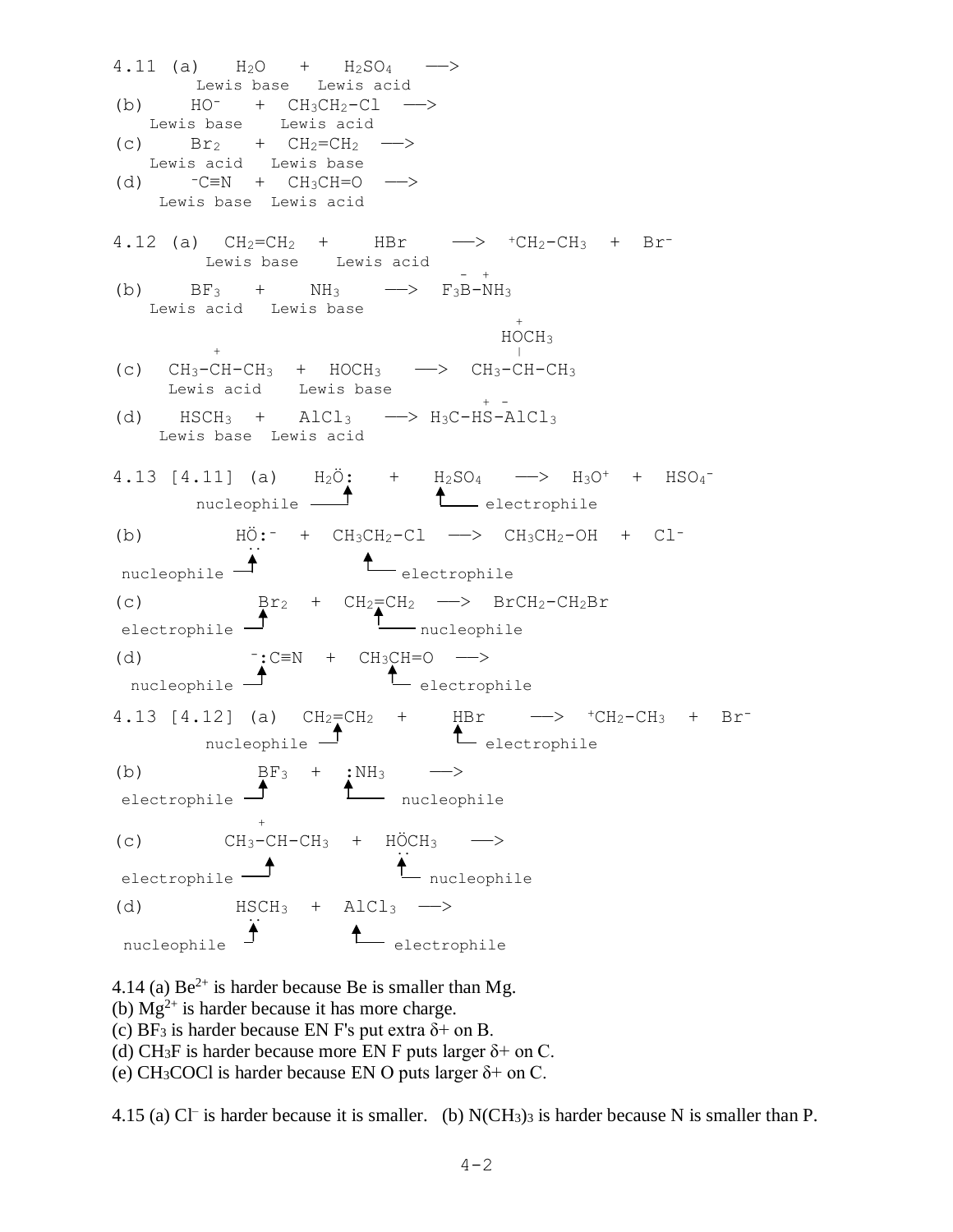(c) HO– is harder because it has more charge. (d) H2O is harder because O is smaller than N.

4.16 Of course, compare conjugate bases.

In basicity:  $HO: > HS: > HSe:$  because in hardness:  $O > S > Se$  and as hardness  $\uparrow$ , ability of base e's to pluck hard  $H^+ \uparrow$ . So in acidity:  $H_2O < H_2S < H_2Se$ .

4.17 Of course, compare conjugate bases.

In basicity:  $\exists S \text{ is } S \text{ is } S \text{ is } S \text{ is } S \text{ is } S \text{ is } S \text{ is } S \text{ is } S \text{ is } S \text{ is } S \text{ is } S \text{ is } S \text{ is } S \text{ is } S \text{ is } S \text{ is } S \text{ is } S \text{ is } S \text{ is } S \text{ is } S \text{ is } S \text{ is } S \text{ is } S \text{ is } S \text{ is } S \text{ is } S \text{ is } S \text{ is } S \text{ is } S \text{ is } S \text{ is } S \text{ is } S \text{ is } S \text{ is } S$ of base e's  $\uparrow$ . So in acidity: SiH<sub>4</sub> < PH<sub>3</sub> < H<sub>2</sub>S < HCl.

4.18 H on O is most acidic because its conjugate base's base e's are stablest on most EN O atom.

4.19 Of course, compare conjugate bases.

In basicity:  $\exists$ :O<sub>2</sub>C-CO<sub>2</sub>H < $\exists$ :O<sub>2</sub>C-CO<sub>2</sub> because the 2nd negative charge repels and destabilizes the <u>base e's</u> of the 2nd base. So in acidity:  $HO_2C-CO_2H > HO_2C-CO_2^{-}$ 

 $+NH<sub>3</sub>$   $+NH<sub>3</sub>$  $\frac{1}{1}$   $\frac{1}{1}$ 4.20 In basicity:  $\cdot : O_2CCH_2CHCO_2H$  >  $HO_2CCH_2CHCO_2$ : because the + stabilizes the closer base e's more than the farther ones. Therefore the -CO<sub>2</sub>H H closer to the 'NH<sub>3</sub> is abstracted first.

4.21 (a) In basicity: F-O: $<$  Cl-O: $<$  Br-O: $<$  I-O: $<$  because the most EN F puts the most  $\delta$ + on the O, which most attracts and stabilizes the base e's.

So in acidity:  $FOH > CIOH > BroH > IOH$ .

(b) In basicity:  $F: > Cl: > Br: > I:$  because F is hardest and <u>base e's</u> on a harder atom are more able to pluck a hard  $H^+$ . So in acidity:  $HF < HCl < HBr < HI$ .

4.22 Compare the bases themselves.

| In basicity: $\angle$ HOS-O:- <-> HOS=O <-> HOS=O < HOS-O:- <-> HOS-O:- <-> HOS=O |  |  |  |
|-----------------------------------------------------------------------------------|--|--|--|
|                                                                                   |  |  |  |
|                                                                                   |  |  |  |

because the 1st base has more resonance forms that stabilize the base e's.

4.23  $K_a \cong 2 \times 10^{-5}$ , like that of H<sub>3</sub>CCO<sub>2</sub>H.

4.24 (a) Ethyne is much more acidic. In basicity:  $HC = C^- <$  : CH<sub>3</sub> because 3 (not 1) repelling electron pairs at 109° (not at 180°) destabilize the base e's in –CH3. (b) HC≡N is much more acidic. In basicity:  $HC = C:^- > HC = N$ : because the more EN N stabilizes the base e's more than the C does.

4.25 N HN +<sup>H</sup>3<sup>C</sup> because the *sp*<sup>3</sup> N is more basic than the *sp*<sup>2</sup> N. 4.26 (a) HO- + +NH<sup>4</sup> ——> H2O + NH3 is faster than:

+  $^+$ NH4  $-\!\!-\!\!>$  H2S + NH3 because HO $^-$  is harder than HS and reacts better with the hard  $H^+$  of  $+NH_4$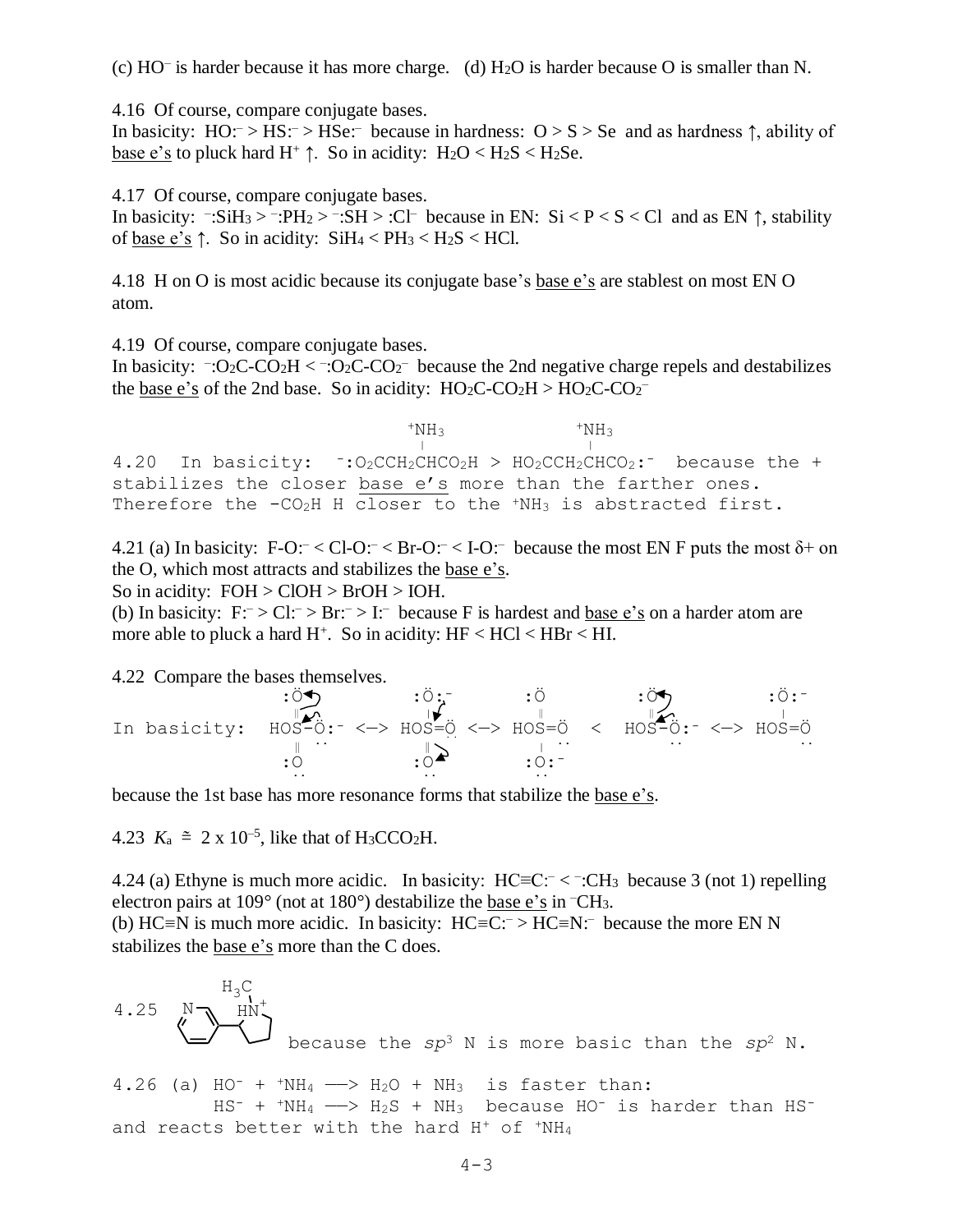(b)  $HS^-$  +  $H_3C-Br$   $\longrightarrow$   $H_3C-SH$  +  $Br^-$  is faster than: HO- + H3C-Br ——> H3C-OH + Br- because softer nucleophile HSreacts better with the soft electrophile H3C-Br.

4.27 C is softer than the smaller O and so will better attract the soft, fourth-row iron.

- $\sim$ 4.28 (a)  $CH_3CH_2OH + H_3O^+ \rightleftharpoons CH_3CH_2OH_2 + H_2O$ base acid acid base
- (b)  $CH_3CH_2OH + H^- \rightleftharpoons CH_3CH_2O^- + H_2$ acid base base acid
- (c)  $HSCH_3 + TNH_2 \rightleftharpoons TSCH_3 + NH_3$ acid base base acid
- (d)  $CL^-$  +  $HO_2CCH_2OH \rightleftharpoons HCL$  +  $-O_2CCH_2OH$ base acid acid base

4.29 (a) e.g., Br<sub>2</sub>, no H (b) e.g., BH<sub>3</sub>, no lone pair or C-C  $\pi$  bond (c) Na, no H, lone pair, or  $C-C \pi$  bond

4.30 (a) CH3SO3H; both are strong (b) CH3CH2SH; CH3CH2SH is a borderline strong acid (c)  $CH<sub>3</sub>CH<sub>2</sub>NH<sub>2</sub>$ ; neither is a strong acid

4.31 (a) NH<sub>3</sub> is stronger base;  $HOCO_2^-$  is stronger acid (b)  $\text{H}_2\text{PO}_3$ <sup>-</sup> is stronger base & stronger acid (c) CH<sub>3</sub>OH is stronger base & stronger acid

 $4.32$  (a)  $\rightarrow$  CH<sub>3</sub>C=C<sup>-</sup> + C<sub>6</sub>H<sub>5</sub>CH<sub>3</sub>; products (b)  $\rightarrow$  C<sub>6</sub>H<sub>5</sub>OH + CH<sub>3</sub>CH<sub>2</sub>CH<sub>2</sub>O<sup>-</sup>; reactants  $(c) \rightarrow C_6H_5NHCH_3 + CH_3CH_2OH_2^+$ ; reactants

4.33 (a) No, because methanol's  $K_a \cong K_a$  of water, the conjugate acid of hydroxide ion. (b) A better base would be a stronger base, such as –NH2.

4.34 (a) HCl + CH<sub>3</sub>CH=
$$
\ddot{\theta}
$$
:  $\rightarrow$  Cl<sup>-</sup> + CH<sub>3</sub>CH= $\dot{\theta}$ H  
\nelie  
\n(b)  ${}^{-}CH_{3}$  + CH<sub>3</sub>CH=O  $\rightarrow$  (CH<sub>3</sub>)<sub>2</sub>CHO-  
\n $\uparrow$  the  
\n(c) BrCH<sub>2</sub>CH<sub>2</sub>CH<sub>2</sub>CH<sub>2</sub> $\ddot{\theta}$ : $\rightarrow$   $\uparrow$   
\nelie  
\n(d) CH<sub>3</sub>CH=CH<sub>2</sub> + BH<sub>3</sub>  $\rightarrow$  CH<sub>3</sub>CH<sub>2</sub>CH<sub>2</sub>BH<sub>2</sub>  
\n $\uparrow$  the  
\nL = the

4.35 The 1st reaction is most likely to occur because both of its products are fairly stable, octetsatisfied molecules. The product of the second reaction has too many electrons around its oxygen. The hydride ion produced in the third reaction is a very strong, unstable base.

4.36 (a) 1st reaction is faster because the C– has more negative charge and so is harder and more attractive to a hard H<sup>+</sup> .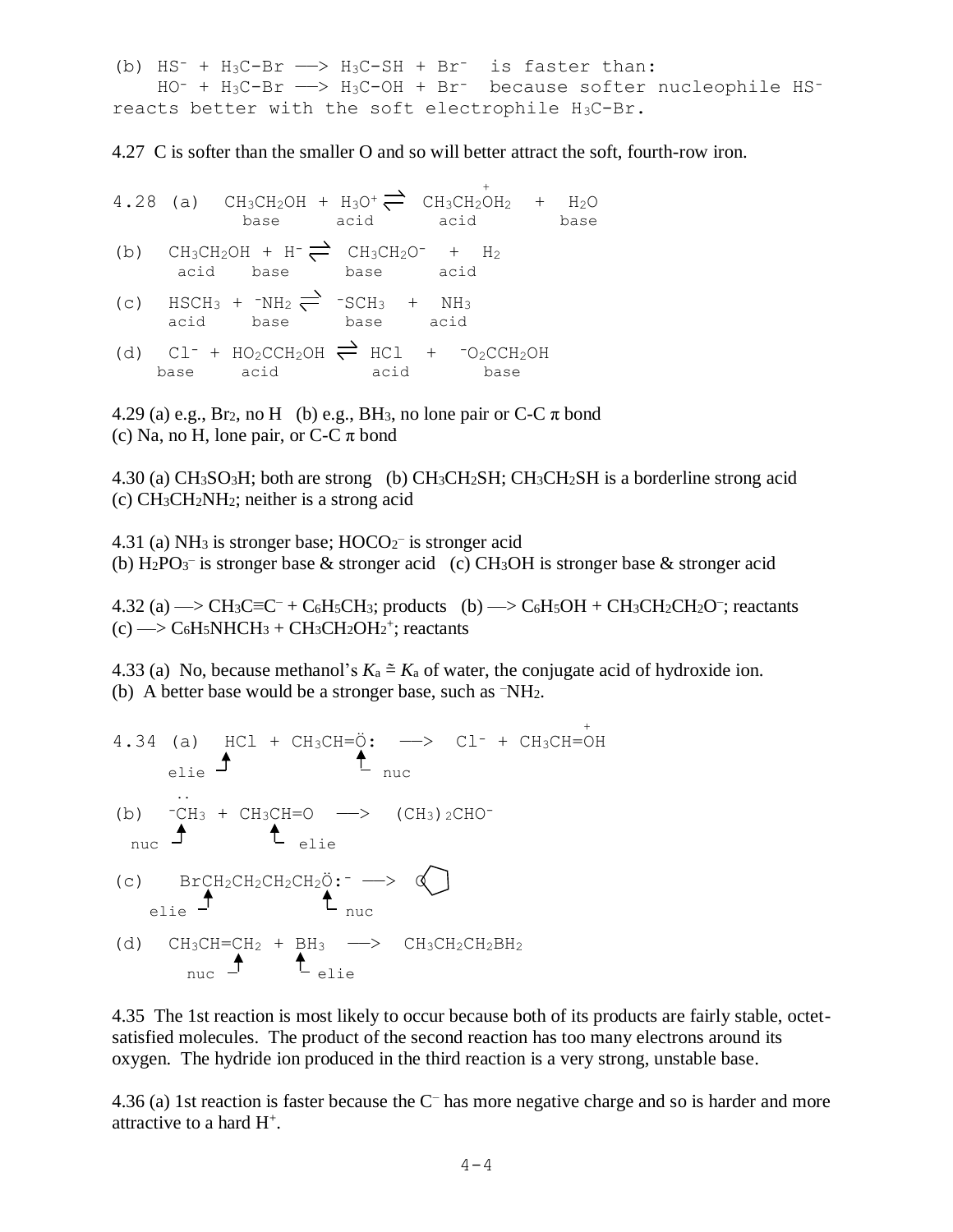(b) 1st reaction is faster because P is larger, softer, and more attractive to soft electrophile.

(c) 1st reaction is faster because C is larger, softer, and more attractive to soft electrophile.

4.37 (a) In basicity:  $\neg: NHCH_3 > \neg: P(CH_3)_2$  because the <u>base e's</u> on the smaller, harder N react better with hard  $H^+$ . So  $PH(CH_3)_2$  is the stronger acid.

(b) In basicity: :SHCH<sub>3</sub> > HCl: because more  $\gamma$  Cl stabilizes the base e's more.

So  $H_2Cl^+$  is the stronger acid.

(c) In basicity:  $O_2NCH_2C\ddot{O}_2^- < CH_3(CH_2)3C\ddot{O}_2^-$  because N<sup>+</sup> attracts & stabilizes <u>base e's</u>. So NO<sub>2</sub>CH<sub>2</sub>CO<sub>2</sub>H is the stronger acid.

(d) In basicity: :NH<sub>2</sub>CH<sub>2</sub>CH<sub>2</sub>OH < :NH<sub>3</sub>CH<sub>3</sub> because EN O puts a  $\delta$ + on its C, which attracts & stabilizes the base e's. So <sup>+</sup>NH<sub>3</sub>CH<sub>2</sub>CH<sub>2</sub>OH is the stronger acid.

(e) In basicity:  $C_6H_5S: : because benzene ring stabilizes the base e's by resonance:$ 

$$
\sum_{i=1}^n S_i = \bigoplus_{i=1}^n S_i
$$

 $\cdot$  So C<sub>6</sub>H<sub>5</sub>SH is the stronger acid.

(f) In basicity:  $C_6H_5CH_2CH_2CH_2C\ddot{O}_2^ \cong$  CH<sub>3</sub>CH<sub>2</sub>C $\ddot{O}_2^-$  because benzene ring can't affect <u>base</u> e's. So both acids are about equally strong.

4.38 (a) In basicity:  $CH_3OH > CH_3F$ : because base e's are stabler on more  $\gamma$  F. (b) In basicity:  $CH_4 < :NH_3$  because CH<sub>4</sub> has no base e's.

δ+ (c) In basicity:  $CH_3C\ddot{O}_2$ <sup>-</sup> > ClCH<sub>2</sub>C $\ddot{O}_2$ <sup>-</sup> because Cl puts a  $\delta$ + on its C, which attracts & stabilizes base e's. δ+

(d) In basicity: ClCH<sub>2</sub>C $\ddot{\mathrm{O}}_2$  > Cl<sub>2</sub>CHC $\ddot{\mathrm{O}}_2$  because 2 EN Cl's put a larger  $\delta$ + on their C, which attracts & stabilizes the <u>base e's</u> more.

(e) In basicity: ClCH<sub>2</sub>CÖ<sub>2</sub><sup>-</sup> < ClCH<sub>2</sub>CH<sub>2</sub>CÖ<sub>2</sub><sup>-</sup> because the 1st base's Cl puts a  $\delta$ + closer to the base e's, which attracts & stabilizes them more.

(f) In basicity:  $\neg$ :CH<sub>3</sub> >  $\neg$ :SiH<sub>3</sub> because the <u>base e's</u> on the smaller, harder C react better with a hard  $H^+$ .

4.39 (a)  $K_a$  of CH<sub>3</sub>CH<sub>3</sub>  $\cong K_a$  of CH<sub>4</sub> = 10<sup>-50</sup> (b)  $K_a$  of CH<sub>3</sub>SH  $\cong K_a$  of H<sub>2</sub>S = 1 x 10<sup>-7</sup> (c)  $K_a$  of CH<sub>3</sub>CH<sub>2</sub>CO<sub>2</sub>H  $\cong K_a$  of CH<sub>3</sub>CO<sub>2</sub>H = 2 x 10<sup>-5</sup>

4.40 (a) Both acids react favorably because both have  $K_a$ 's >  $K_a$  of H<sub>2</sub>O, conjugate acid of HO<sup>-</sup>. (b) Benzoic acid reacts favorably because it has a  $K_a > K_a$  of H<sub>2</sub>CO<sub>3</sub>, conjugate acid of HCO<sub>3</sub><sup>-</sup>.

4.41 (a) F<sup>-</sup> forms stronger H "bond" with CH<sub>3</sub>OH because the small H is hard and F<sup>-</sup> is harder than Cl– .

(b) In methanol F– is a weaker nuc because CH3OH solvates it more strongly with H "bonds". Yet in acetone (propanone) F<sup>-</sup> is a stronger nuc because it cannot be solvated with H bonds and is a stronger (harder) base than Cl– .

4.42 (a) 2 major resonance forms stabilize the base e's of its conjugate base:

$$
\begin{array}{ccc}\n&\circ & \circ \\
&\circ & \circ \\
\hline\n&\circ & \circ \\
\text{(HO) } {}_{2}P-\bullet^{-} & \circ & \circ \\
&\circ & \circ\n\end{array}
$$

(b) In basicity:  $H_2O_3P-O^- > HO_3S-O^-$  because  $H_2O_3P-O^-$  has fewer (2 vs. 3) major resonance forms stabilizing base e's and because P, less EN than S, puts a bigger δ- on the O, repelling & destabilizing base e's more.